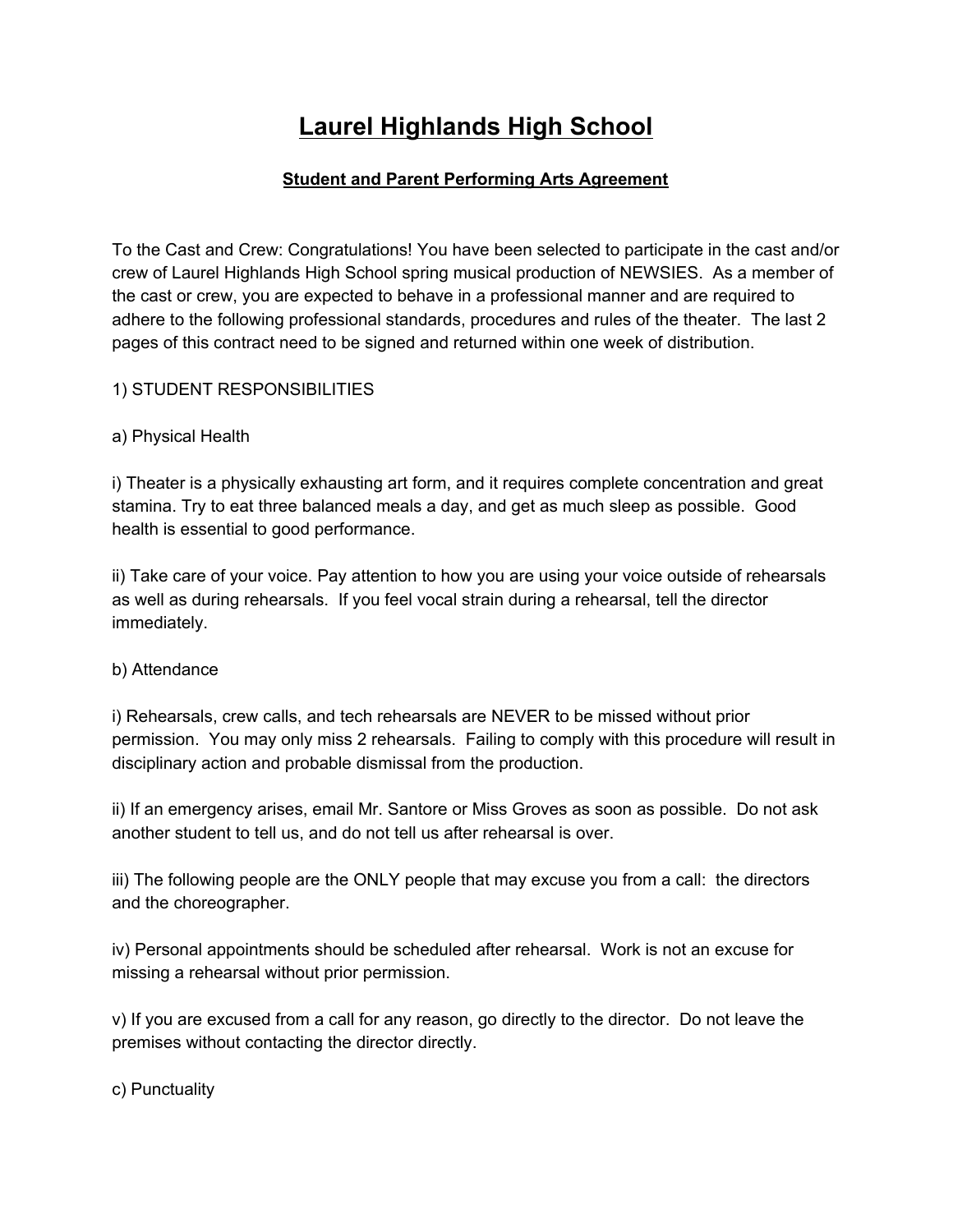i) All rehearsals and crew calls begin exactly on the time indicated on the rehearsal schedule.

ii) A call of "places" means that all performers and crew involved in a particular scene must be ready to perform. They should be "in their places."

iii) It is best to arrive at the rehearsal hall AT LEAST ten minutes prior to a call. You will need the time to get ready physically, vocally, and psychologically to rehearse. It is mandatory that you are ready to work on time.

d) On Call For Performances

i) Be at the theater promptly at the designated time or you will be considered "absent" from the call.

ii) There will be a sign-in sheet on the callboard. You must sign yourself in. No one should sign in for you and you should not sign in for someone else.

## e) The Script

i) Keep your script with you all day and night during the rehearsal period.

ii) Put your name in your script in pencil. Unless told otherwise, this script does not belong to you. Do not use ink to mark it. Write in pencil and erase all markings when you turn it in at the end of the production period.

iii) All blocking and stage business should be marked in your script as it is given to you. Remember, write down all blocking and business in pencil. You will have to return this script at the end of the production as clean as you got it at the beginning of the production.

iv) Always rehearse with a pencil.

v) Take thorough notes on anything told to you by the director, assistant director, or stage manager concerning your performance. If you have questions about your character and his/her motivations, consult your notes BEFORE you approach the director.

# f) Learning Lines

i) Lines and blocking should be memorized by the date specified on the rehearsal schedule.

ii) When you drop a line on stage, simply hold your character position and characterization and say, "Line!" in character. The stage manager should not feed you your line until you indicate that you need help remembering the line.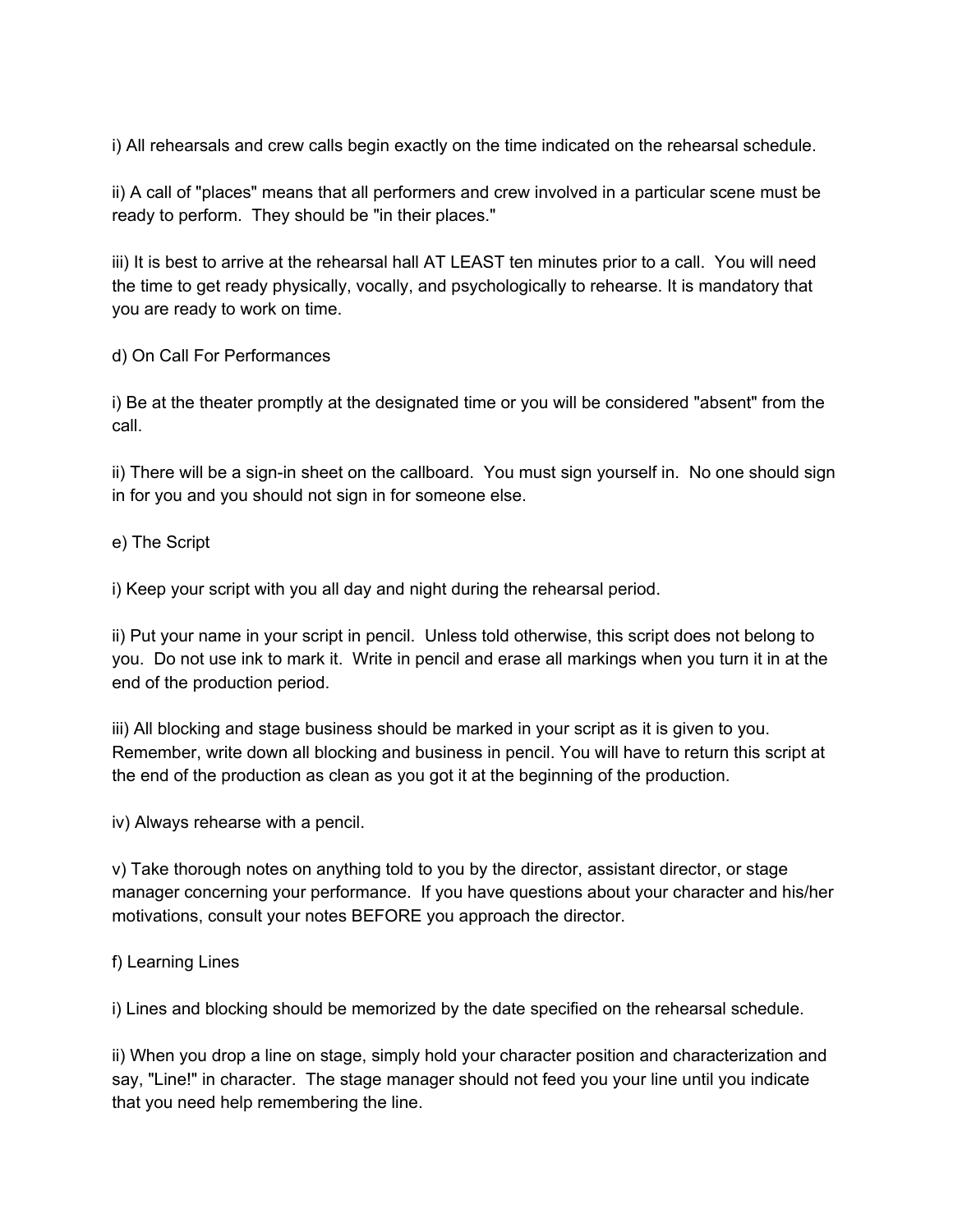iii) Being "off book" means that you have memorized your lines and can proceed through a scene without the help of the script. After you are off book, be sure you have read through your part and have someone cue you through your role at least once a day.

iv) ALWAYS bring your script to rehearsal…even after you have learned your lines.

2) REHEARSALS AND PERFORMANCES: Required Behavior of Cast and Crew

a) Respect for Authority

i) Relationship to the Director

(1) Unless you are in a scene being worked on and have a pertinent question, never approach or speak to the director while he is working with, listening to, or watching a scene in progress.

(2) Never walk between the director and the playing area. NEVER.

(3) Do not offer directorial suggestions during the rehearsal time. If you have an idea and would like to share that idea with the director, write it down and approach the director with your idea AFTER the rehearsal.

ii) Relationship to Other Company Members

(1) Do not offer a suggestion, chastise, argue with, or prompt another actor under any circumstance.

(2) Never speak to or approach another actor who is waiting for an entrance.

(3) Do not talk backstage during rehearsal and/or performance unless it is mandatory and concerns the integrity of the production.

(4) Be ready for your entrance. This is your responsibility during rehearsals and performances.

(5) Anyone suspected of smoking, drinking of alcoholic beverages or using of illegal substances of any kind on or off campus before a rehearsal or a performance will result in disciplinary action. The company member will be dismissed from the production and the school will take disciplinary action.

(6) After rehearsal, clean up everything on the stage and in the rehearsal hall…even if it is not your mess.

iii) Relationship to the Crew and with Equipment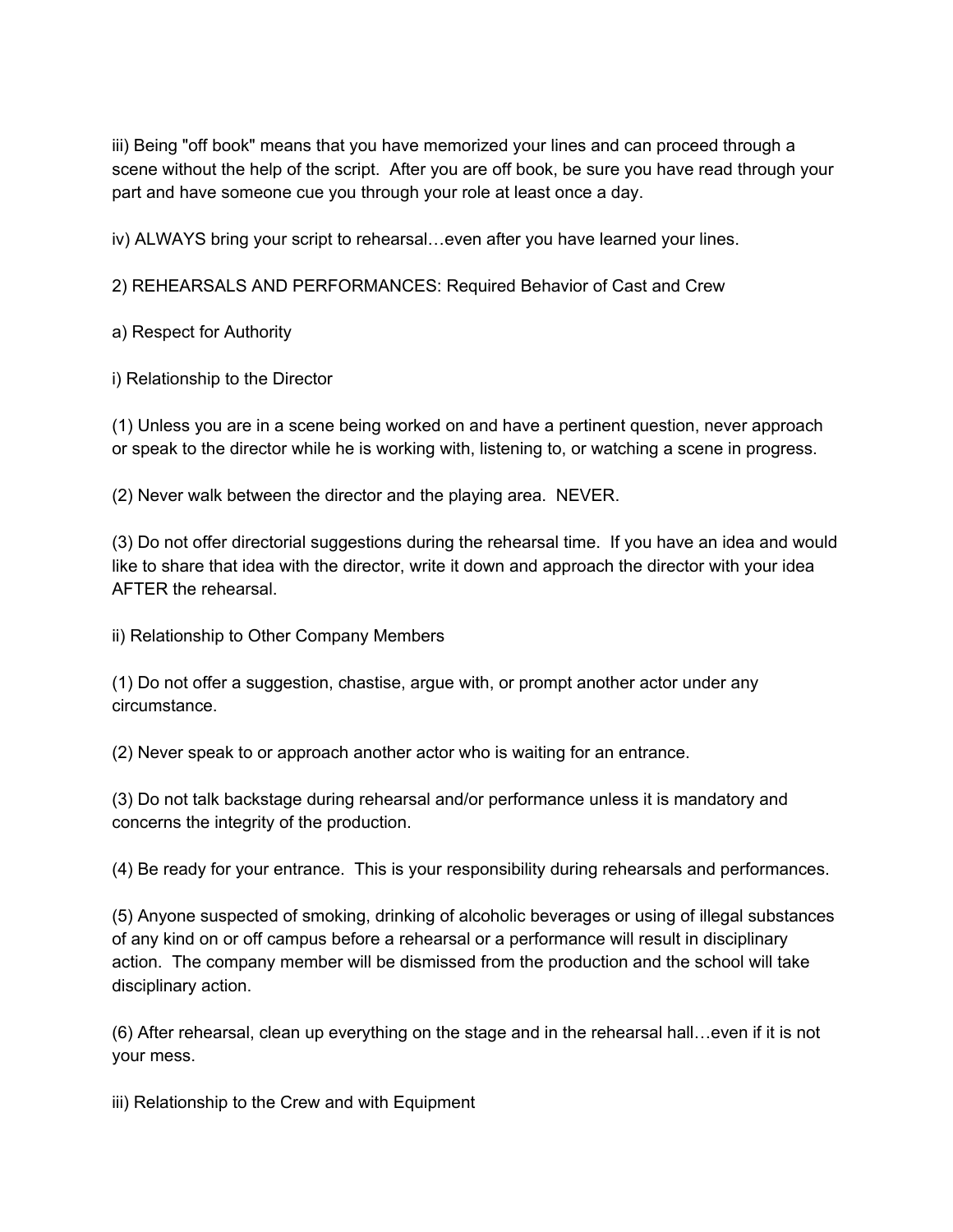(1) During a scene shift, an actor should completely clear off the stage space unless he is involved in the change or about to make an immediate entrance.

(2) At the same time, the crew must not distract the actors.

(3) Never touch a piece of lighting, sound, or stage equipment unless assigned to do so.

(4) Restricted areas include: the light and sound booth, the director's office, costume and prop closets, and the stage manager's area. At no time are you allowed to enter these areas without permission.

iv) Guests during Rehearsals

(1) Only people called on the callboard or invited by the director will be allowed to attend rehearsals.

(2) No unauthorized people are permitted backstage.

(3) No company member is allowed to receive guests at the theater except after the rehearsal has ended.

(4) Performers must be out of costume before they receive guests.

v) Rehearsal Notes: For Performance situations only. (Director's Option)

(1) A student assistant may sit with the director and take notes concerning your performance.

(2) You will receive these notes either in person or as a posting on the callboard after each rehearsal.

(3) When you get the notes, go over them carefully. WRITE THEM DOWN and apply to your performance in the future.

(4) Keep all your notes together and go over them each day just prior to your rehearsal to be sure you incorporate the suggestions in your performance.

(5) If you do not understand a note fully, be sure and check it with the director before your next rehearsal.

#### 3) COSTUMES

#### a) Rehearsal Costumes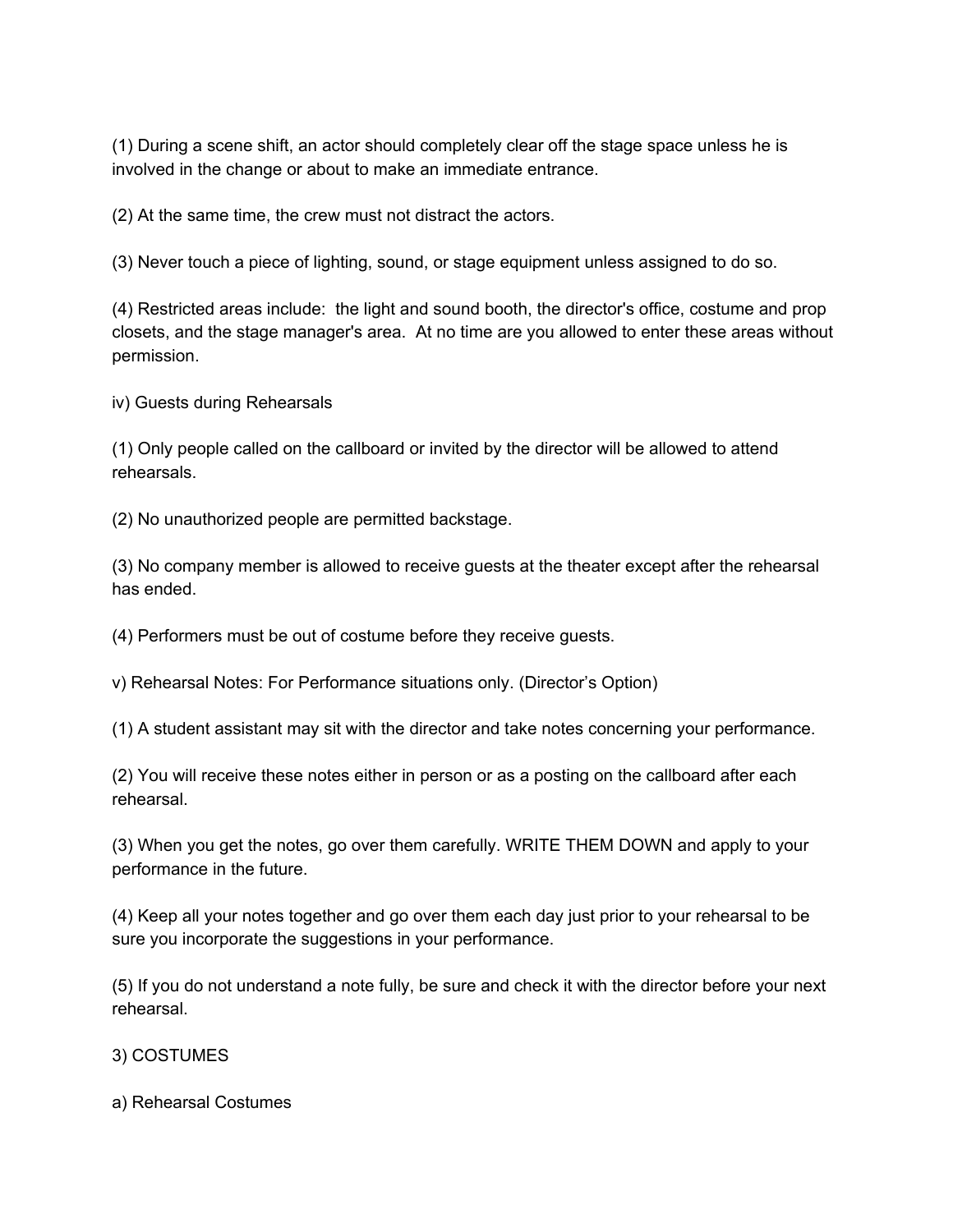i) If a rehearsal costume is issued to you or you are asked to provide it, you will be expected to wear it every time you are called for rehearsal until it is replaced by your performance costume. No exceptions. You may be able to leave your rehearsal costume at the theater. Rehearsal costume can be hung up on the costume rack.

ii) Wear appropriate clothing and shoes to rehearsal. Your clothing should not restrict your movement. Dancers MUST wear shoes at all times. Socks will not be permitted.

## b) Costume Calls

i) A call for a costume fitting is as important and urgent as a rehearsal call. DO NOT MISS COSTUME FITTINGS.

ii) Unless your measurements are taken and fittings are held on schedule, your costume cannot be made and/or ordered.

## c) Handling a Costume

i) These rules exist because we care about how you look on stage and because we care about what happens to the costumes.

ii) Costumes have no life except the life the actor gives them. Find out how your costume relates to your performance.

iii) Costumes are not the actor's play things. Onstage, they are only to be used as your CHARACTER would use them. Off-stage, however, they are to be handled with extreme care.

iv) Skirts and capes are to be held so that they do not touch the floor and are hoisted in the rear so that they are not sat upon. Trains are carried until the very moment before an entrance.

# d) General Costume Reminders

i) Your "look" is an important part of your costume and is not to be altered with prior permission. Performers may not alter their personal, everyday "look" without the prior permission from the director or costume designer.

ii) Please take a shower before getting into costume, and please use soap, deodorant or antiperspirant.

iii) Do not wear perfume or scented hairspray while in your costume. (Some people are allergic to these substances!)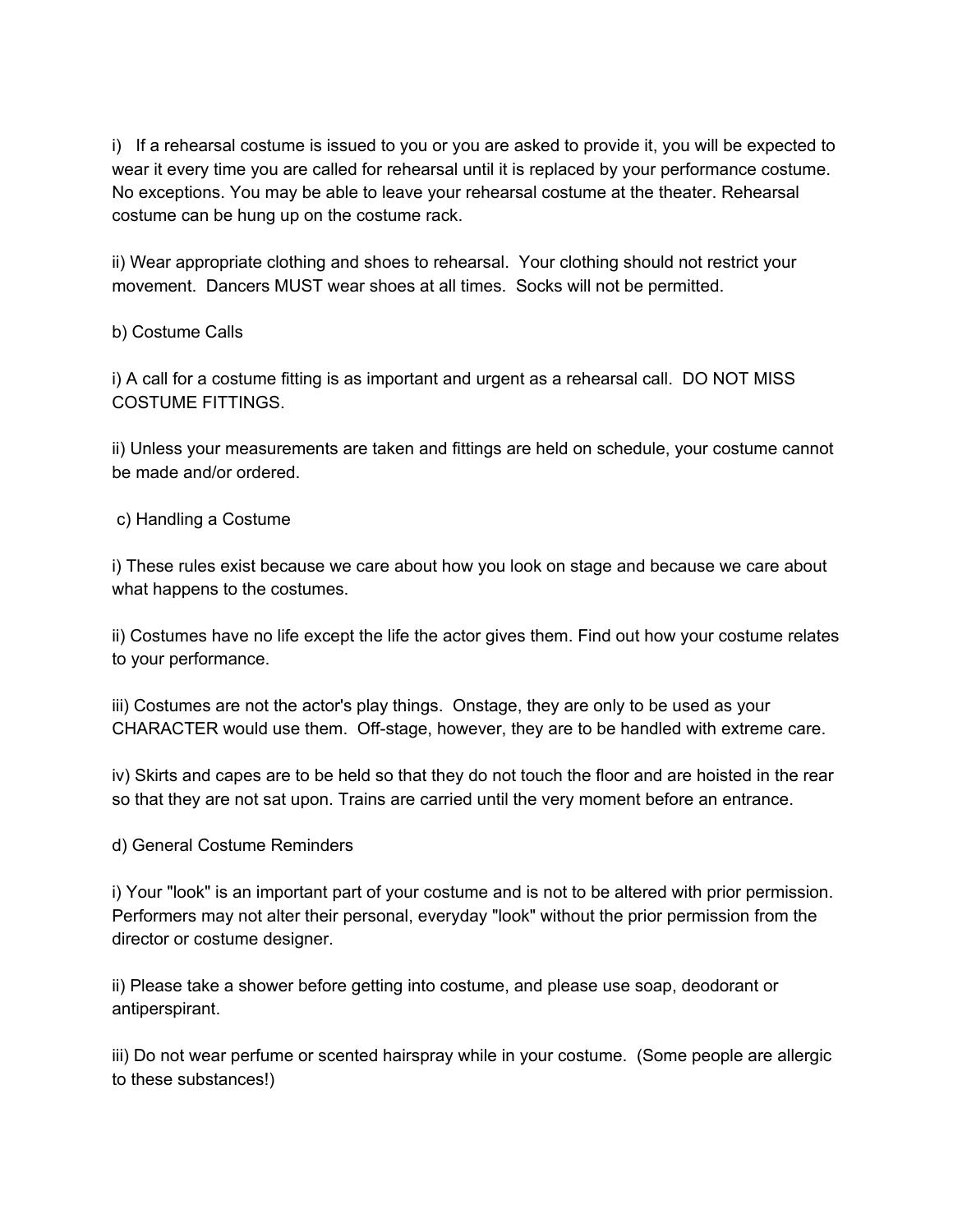iv) Do not leave valuables in the dressing areas.

v) Have make-up on before putting your costume on. If your costume goes on over your head, ask someone on the costume crew to help you by putting a cloth over your head to protect your make-up and costume.

vi) Men, be sure you shave before reporting for your make-up call.

vii) NEVER restyle wigs and/or hair pieces. This should be done by the costume crew.

viii) When you are wearing your costume, do not eat or drink anything.

ix) Be careful where you sit; and be careful what you lean on.

x) Before entering the acting area, check yourself for any item that your character would not be wearing (i.e. watches, jewelry, wallets, etc.).

xi) Please do not touch anyone's costume. This will assist in preventing confusion and loss.

xii) Obtain your costume only from the crew member in charge of checking out costumes.

xiii) Remove your make-up AFTER you have removed your costume.

xiv) You must check your costume in EVERY NIGHT. You will not be dismissed until you have checked out with the crew member in charge of checking out costumes.

xv) You may only receive guests once you have removed your costume.

xvi) Please return costumes neatly hung on hangers by your name tag. Be sure to include all items that may be in use as part of your costume. Costumes left on the floor will result in fines for the person who left the costume.

xvii) Please wait while items are checked in by the costume crew.

xviii) If your costume needs repair or adjustment, tell the stage manager and costume master AND write your needs on the costume repair sheet.

xix) There will be a \$50.00 costume fee assessed, if the aforementioned musical requires costume rental.

# 4) PROPS

a) Rehearsal Props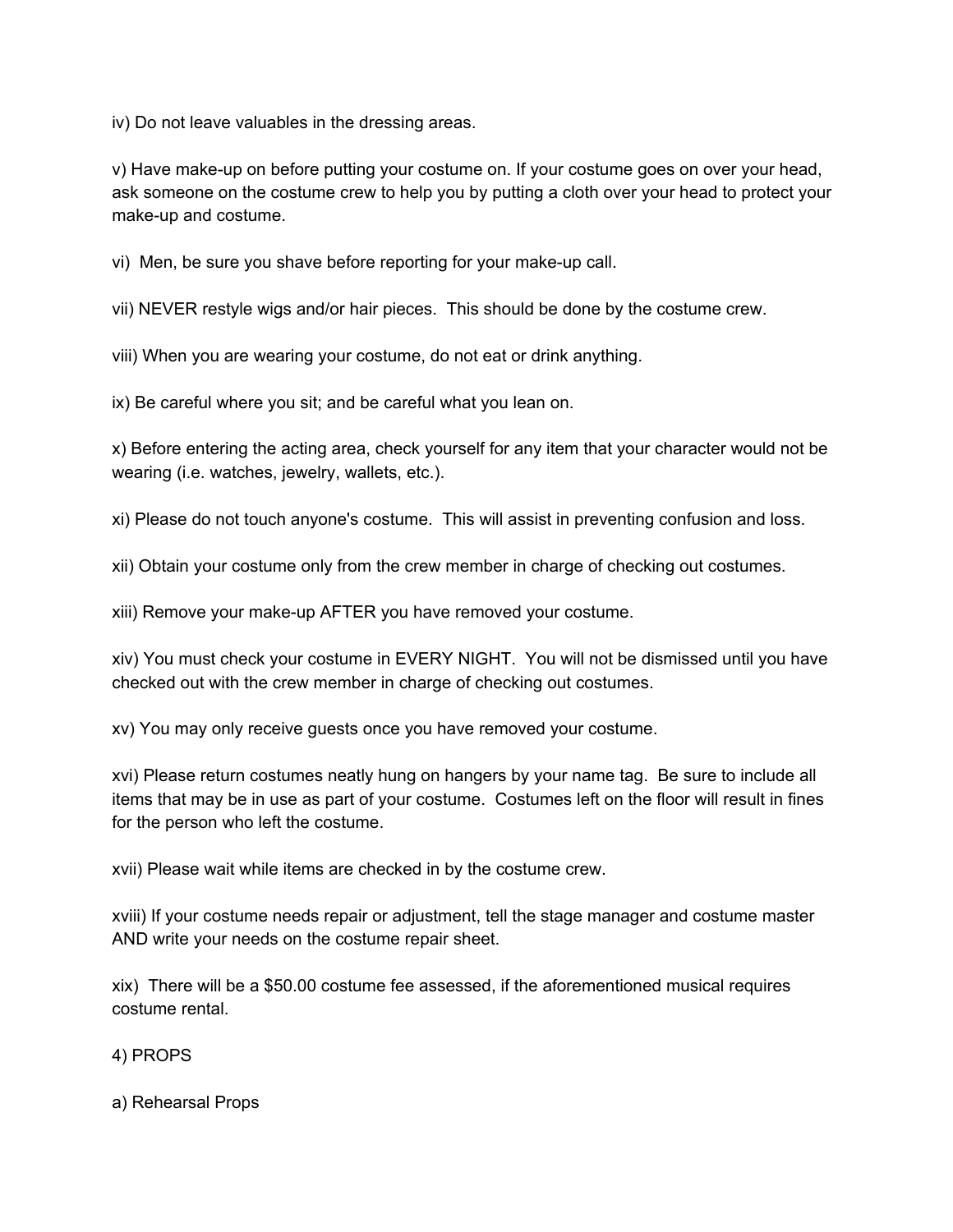i) The actor should be aware, at all times, when her/his hand is occupied with props.

ii) Add your own rehearsal props as soon as you are off book and your hands are free to use the props. Use these props every rehearsal until performance props are provided.

iii) If you cannot find a rehearsal prop, substitute one of your own devising rather than going onstage during rehearsal without one.

iv) Treat rehearsal props with as much care as you would performance props.

v) Always keep rehearsal props on the prop table or in the prop closet when not in use.

vi) NEVER TOUCH A WEAPON unless assigned to do so.

b) Performance Props

i) Never touch a prop unless you are the character assigned to use that prop.

ii) Always return your props to their assigned spot in the on-stage prop closet as soon as you leave the acting area.

iii) Never sit on stage furniture back stage. NEVER!

iv) Report broken props to the assistant stage manager and/or prop master immediately. If you don't tell someone, it won't get fixed.

v) NEVER TOUCH A WEAPON unless assigned to do so.

5) TECHNICAL REHEARSAL, DRESS REHEARSAL AND PERFORMANCE PROCEDURES

a) During the technical/dress rehearsal period, it will be necessary to have the complete cooperation of the entire production company.

b) The director and stage manager will conduct the progression of these rehearsals/performances.

c) She/he may cut from scene to scene (cue to cue), depending upon the needs of the designers, directors, and staff.

d) Anyone may stop a rehearsal if she/he feels that she/he is being put into an unsafe position.

e) Remain attentive and do not engage in unnecessary conversation.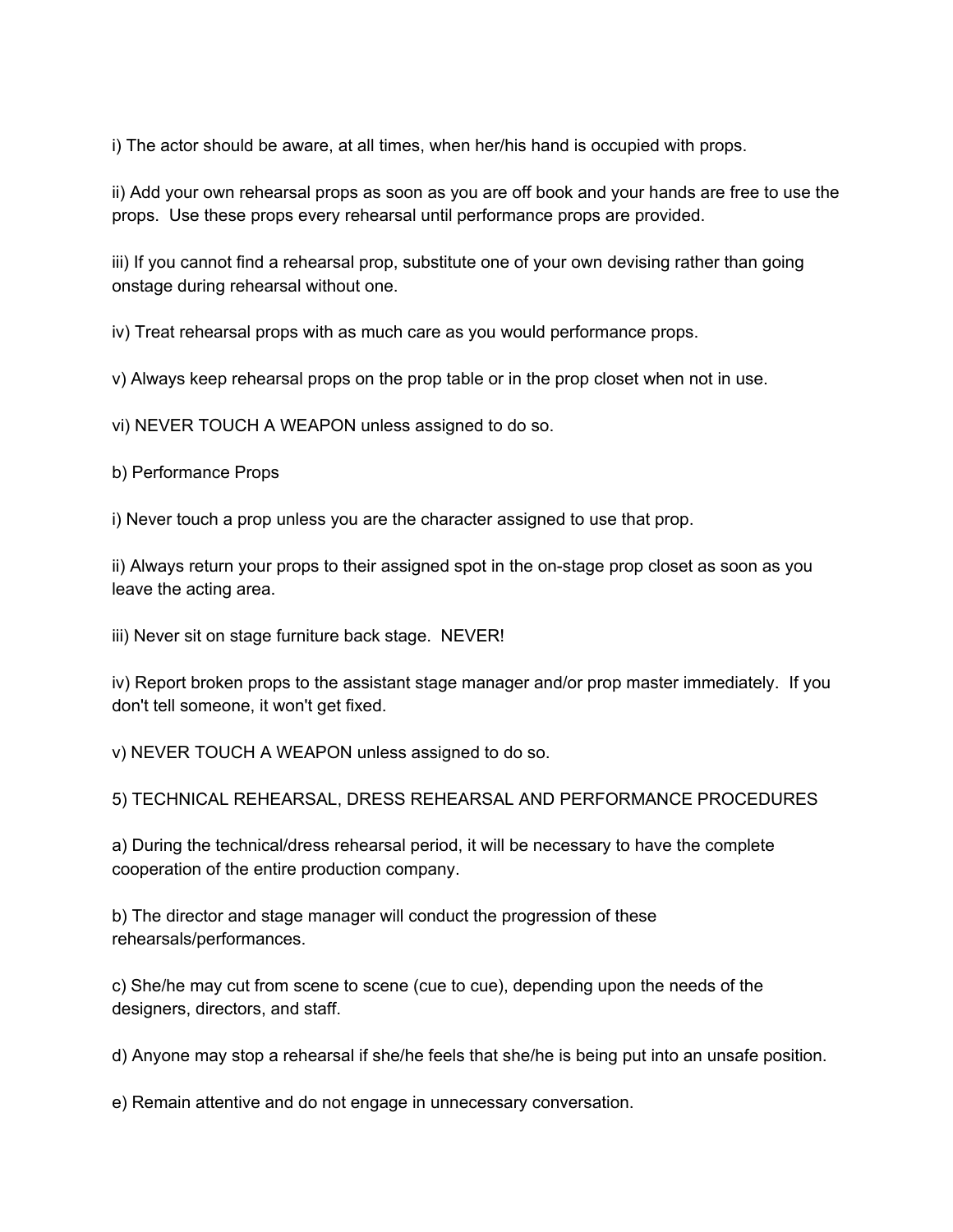f) At no time should you question the authority of the stage manager and crew hands. Even if you disagree with a procedure, comply with the directions given to you. The only exception to this is if you feel a situation is unsafe or if you feel your life is in danger.

g) Actors must help the technicians by remaining in character and following the prescribed "timing" during these rehearsals.

h) During the technical rehearsal, wear clothing that is close to the color of your performance costume. Do not wear WHITE or BLACK unless your character will be wearing white or black.

6) SET BUILDING AND WORK CALLS

a) For set building and work days, attendance is mandatory. It is important that you attend the work call and set building days as assigned.

i) General Safety Rules:

(1) Ask the supervisor to approve all your work.

(2) Report all injuries, no matter how slight, to the supervisor, immediately.

(3) Wear closed-toed shoes. (No sandals or flip flops!)

(4) Be sure clothes are safe and suitable for scene construction.

(5) Remove or tuck in any loose clothing. Roll loose sleeves above the elbow.

(6) Keep long and/or loose hair pulled back and away from the face and equipment.

(7) Report to the supervisor any equipment that may not be working properly.

(8) Keep the floor clear of scraps and litter.

(9) Exercise care in handling large, heavy, and/or long pieces of material or equipment (i.e. flats, wagons, set pieces, furniture, etc.).

ii) Work Clothing and Shoes:

(1) Wear or bring clothes and shoes that are suitable for painting and construction. You will need them while working on the set.

iii) Clean Up: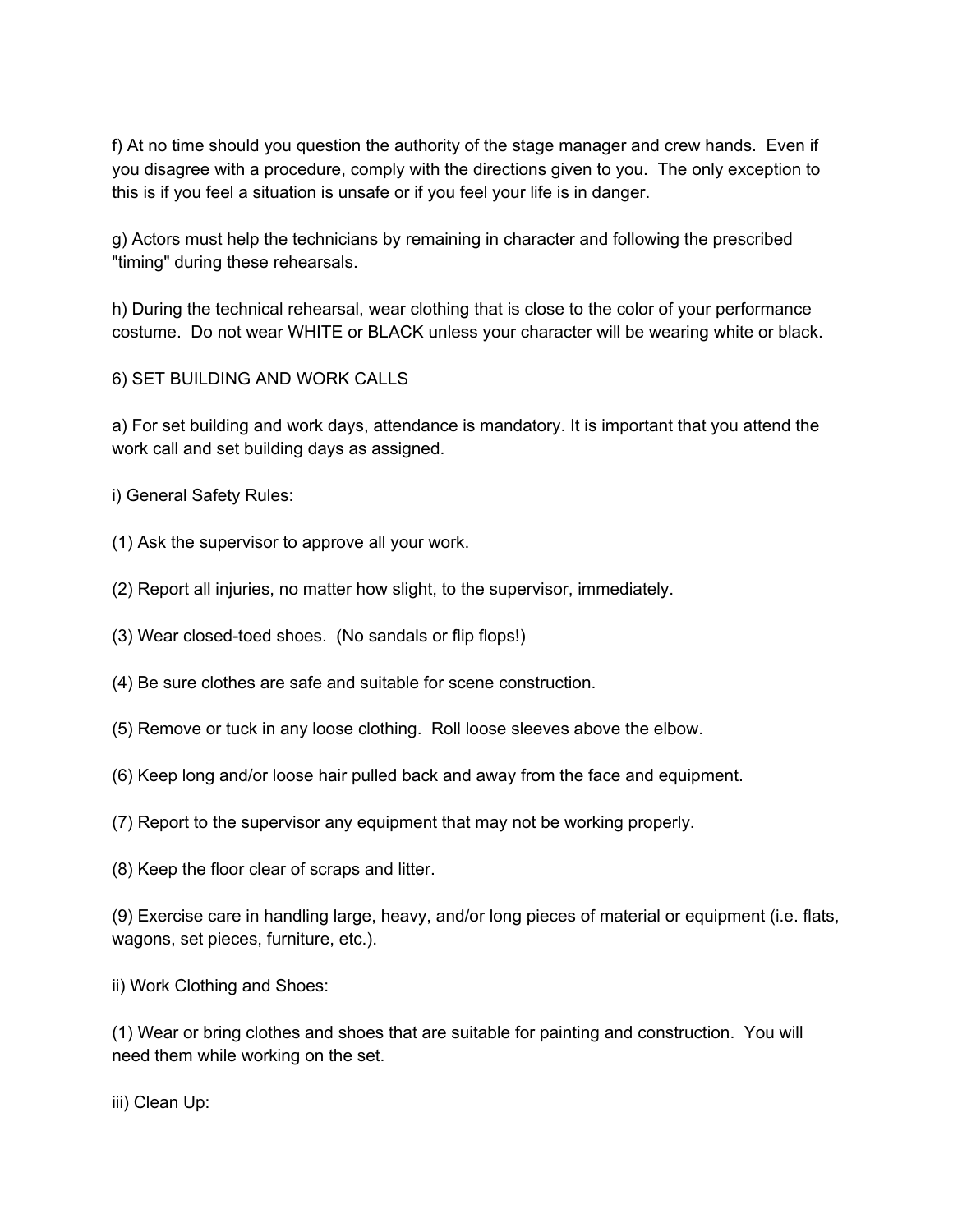(1) Each tech crew meeting will end with a 15 minute clean up period. Each student is expected to pick up after himself and must help in general clean-up. All paint cans and brushes must be cleaned. The stage area should be cleaned and swept. If working in the light/sound booth, all equipment must be put away properly and covered. The booth should be free of papers, wrappers, and personal items.

iv) Strike Procedure:

(1) Striking the set is the process of taking the set down. At the end of each performance, the cast and crew will change the set for the next evening's production. No one will leave without permission of the technical director and stage manager.

1. Never change the production of the show once it has been set in final dress rehearsal. It is the duty of every company member to maintain the directed concept throughout each and every performance. Nothing is to be changed or modified without prior approval of the director.

2. Respect the authority of the stage manager and/or assistant director.

3 Never leave the rehearsal space or the theatre until you have released by the director, assistant director, or stage manager. Only these people have the authority to release you.

4. During the run of a show, you are to never be seen by a member of the audience beyond the execution of the show outside of the theatre.

5. Never peer at the audience while on or off stage. If you can see the audience, they can see you.

6. Never speak or approach an actor waiting for an entrance.

7. Never touch a piece of lighting, sound, or stage equipment except in the performance of your duty.

8. Do not enter the stage from the house or the house from the stage before, during, or after a performance while the audience members are in the theatre, unless directed or for part of a performance.

9. Be ready for your entrances.

10. Do not loiter in the wings.

11. Never leave the theater in any part of your costume.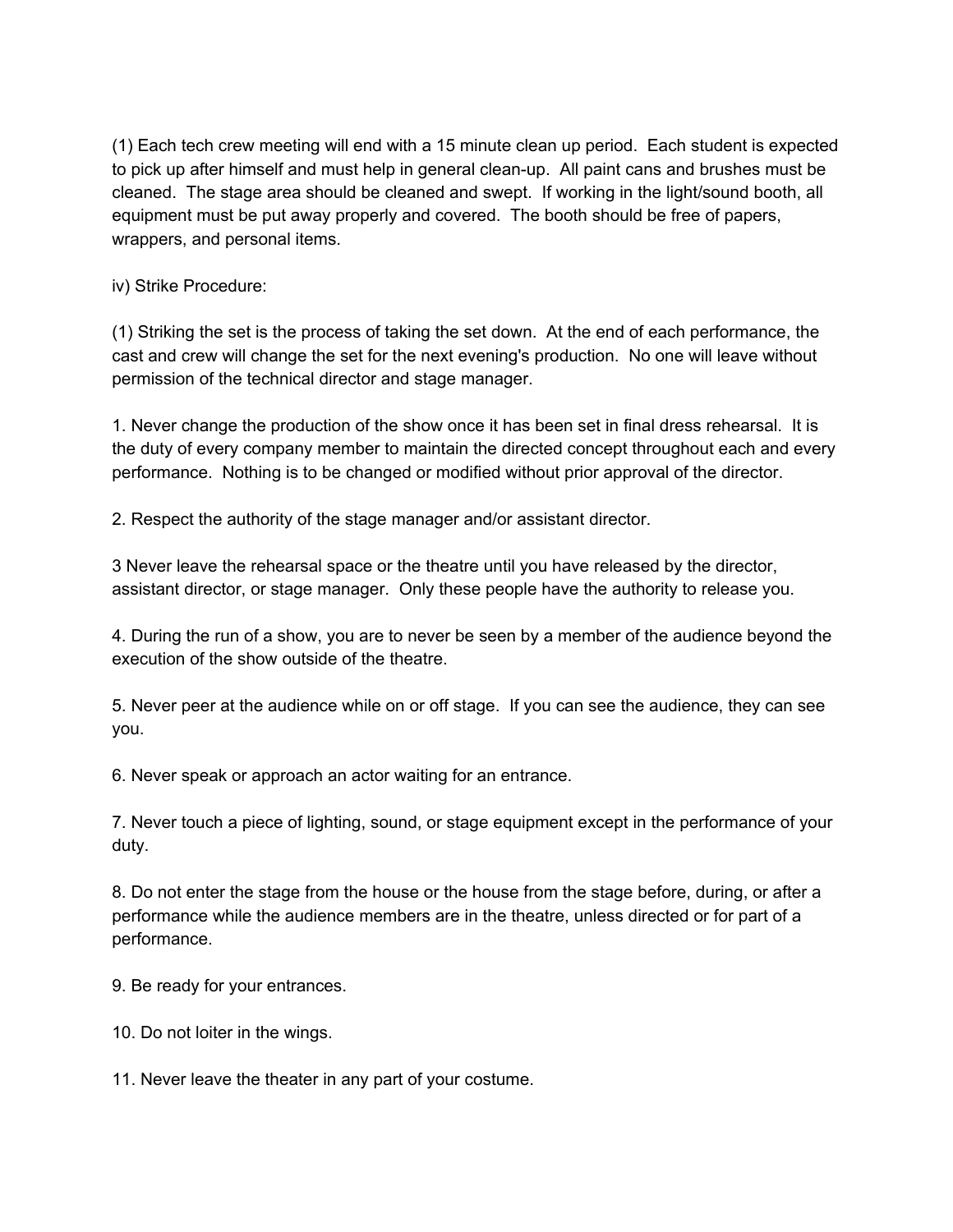12. Eating, and/or drinking in the theater, backstage, or in the dressing rooms is not permitted.

13. Never play tricks or jokes backstage or onstage.

14. Never enter the technical areas unless you are assigned to do so.

15. Overt physical affection to another cast or crew member backstage is inappropriate.

16. Absolute silence must prevail backstage during rehearsals and throughout the performance, except where communication is necessary to properly expedite work delegated to the cast.

17. Always remember you are a part of the team. The crew and the performers are working towards the same result. Respect the part that each of us plays in the production.

18. Be on time and ready to do your best.

19. Complete and utilize your character preparation.

20. If you cannot adhere to the demands of the production schedule, it will be necessary to replace you with someone who can. No one is above adhering to the rehearsal and production schedules set.

21. Check your attitudes and egos at the door.

#### 7.) SOCIAL MEDIA

a) Social media is not to be used for any reason that would involve negative commentary, advertisement, or bullying of the cast, crew, directing staff, or show in general. Any reported social media misuse will result in the immediate removal from the production. This includes, but it not limited to: Facebook, Myspace, Instagram, Twitter, Snapchat, and any other social media application.

#### **Contact Information:**

Mark Santore, pit director Nicole Bota, Co-director 724-437-4741 x 2192 724-437-2865

724-437-4741 x 2191

Lauren Stewart, director **Kaela Myers, choreographer** 

Or email us at: LHmusical@gmail.com